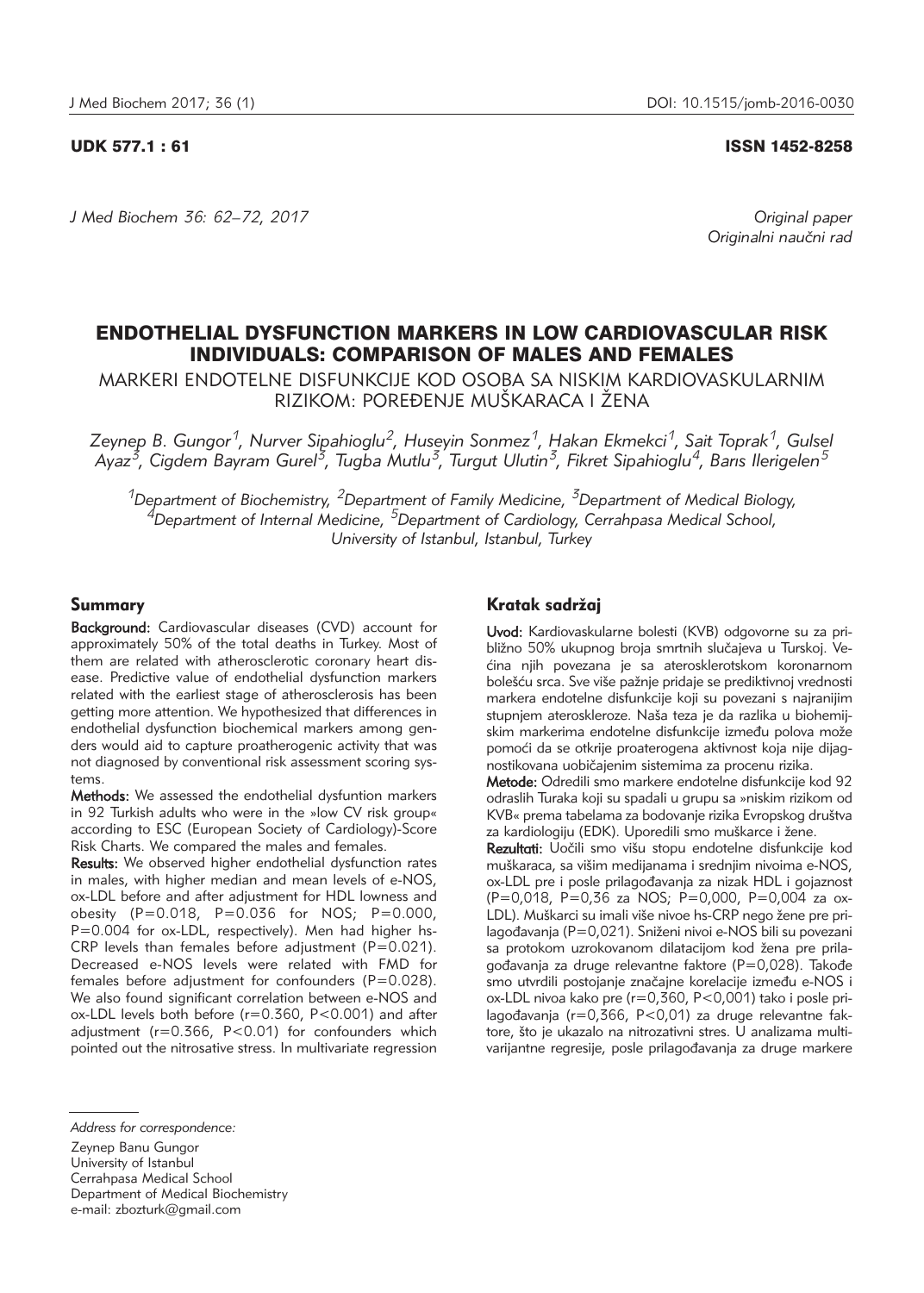analyses, after adjusting for other endothelial dysfunction markers which were not included in the ESC-risk scoring system, decreased e-NOS levels were independently asssociated with impaired flow mediated dilatation for females (odds ratio  $0.\overline{3}$ ; P=0.038).

Conclusions: Our results underline the importance of gender in evaluating endothelial dysfunction biochemical markers to assess cardiovascular risk for low CV risk indivuals.

Keywords: low cardiovascular (CV) risk, endothelial dysfunction, flow mediated dilatation (FMD), gender, oxidized LDL (ox-LDL)

#### Introduction

The mechanism of atherosclerosis has been well investigated since 1950 in different aspects such as lipid mechanism (1), role of oxidative stress (2), and endothelial function (3, 4). It is well characterized by chronic oxidative stress and inflammatory changes in the vascular tissue play a crucial role in coronary atherosclerosis pathogenesis (2). Endothelium maintains the balance between vasodilation and vasoconstriction, inhibition and stimulation of smooth muscle cell proliferation, migration, thrombogenesis and fibrinolysis (5, 6). When the vasomotor functions of endothelium are impaired, endothelial dysfunction occurs and causes damage to the wall. Damage to the endothelium promotes substantial events and provokes atherosclerosis by increasing endothelial permeability, platelet aggregation, leukocyte adhesion (2).

Endothelial cells, circulating platelets and proteins of the coagulation and fibrinolytic systems are known to contribute to the hemostatic processes. Activation level of platelet is shown by the variation of platelet activity and functions in inflammatory diseases, specifically in CVD. Platelets localized in intravascular compartment and platelet-specific secretory granule products are also increased in CVD. This situation shows the intravascular platelet activation.

There has been growing interest in the links between endothelial dysfunction and CV risk factors. Several studies have shown that CV risk factors can promote development of endothelial dysfunction in persons with no clinical evidence of coronary disease. Traditional risk factors such as hypercholesterolemia, hypertension, smoking, family history, diabetes, obesity which predispose a person to the development of atherosclerosis are also associated with endothelial dysfunction (7–9).

Among the traditional risk factors, sex has a crucial importance in the progression of cardiovascular diseases due to preponderance of mortality and morbidity rates across genders. The progression rate of vascular diseases also differs among genders. These differences may also suggest gender-based mechanisms underlying cardiovascular diseases. Differences in coronary flow reserve and atheroma burden have also been observed between males and females. endotelne disfunkcije koji nisu uključeni u sistem za bodovanie rizika EDK, sniženi nivo e-NOS bio je kod žena nezavisno povezan sa smanjenom dilatacijom uzrokovanom protokom (odnos mogućnosti 0,3; P=0,038).

Zaključak: Naši rezultati podržavaju važnost uloge pola u određivanju biohemijskih markera endotelne disfunkcije sa ciljem procene kardiovaskularnog rizika kod osoba sa niskim rizikom od KVB.

Kliučne reči: nizak kardiovaskularni rizik, endotelna disfunkcija, protokom uzrokovana dilatacija, pol, oksidovani LDL (ox-LDL)

Some studies reported that women had slightly lower coronary flow reserves even with normal angiographic results (10). Beside, the role of gender in atherosclerosis still remains unclear.

In some studies, brachial FMD has been stated as an independent predictor of cardiovascular events (11, 12). Despite the data linking FMD and cardiovascular diseases, most of them are limited primarily to subjects with high risk for CVD events. In daily practice we use traditional CV risk factors for predicting CVD risk, however, impact of untraditional CV risk factors such as endothelial dysfunction markers is not clear.

Current approaches support the assumption that combinations of non-invasive vascular indices with traditional and untraditional CV risk factors may serve as cumulative risk markers for the assessment of subclinical vascular diseases. To contribute the current approach, we assessed the relationship between FMD and endothelial dysfunction biomarkers among genders in low CV risk indivuals.

#### Material and Methods

One hundred thirty-six patients applied to Cerrahpasa Medical School Department of Family Practice at University of Istanbul and were enrolled in this study. The study protocol was previously reviewed and approved by the Ethics Committee of University of Istanbul, Cerrahpasa Medical School (Issue Number: 12793, April 5, 2011). Written informed consent was obtained from all participants. All blood samples were collected in accordance with the Declaration of Helsinki. Patients with chronic liver disease, chronic renal failure, cancer, serious systemic infections, chronic lung disease, or any endocrine disease were excluded. CV risk of the patients was evaluated according to the European Society of Cardiology (ESC) risk score system which includes age, blood pressure, smoking, total cholesterol and gender (13, 14). Among 136 patients, 92 low CV risk individuals were selected. Total cholesterol (TC), high density lipoprotein (HDL), low density lipoprotein (LDL), triglyceride (TG) and high sensitive C-reactive protein (hs-CRP) levels were analyzed in the autoanalyzer of the faculty's central biochemistry laboratory.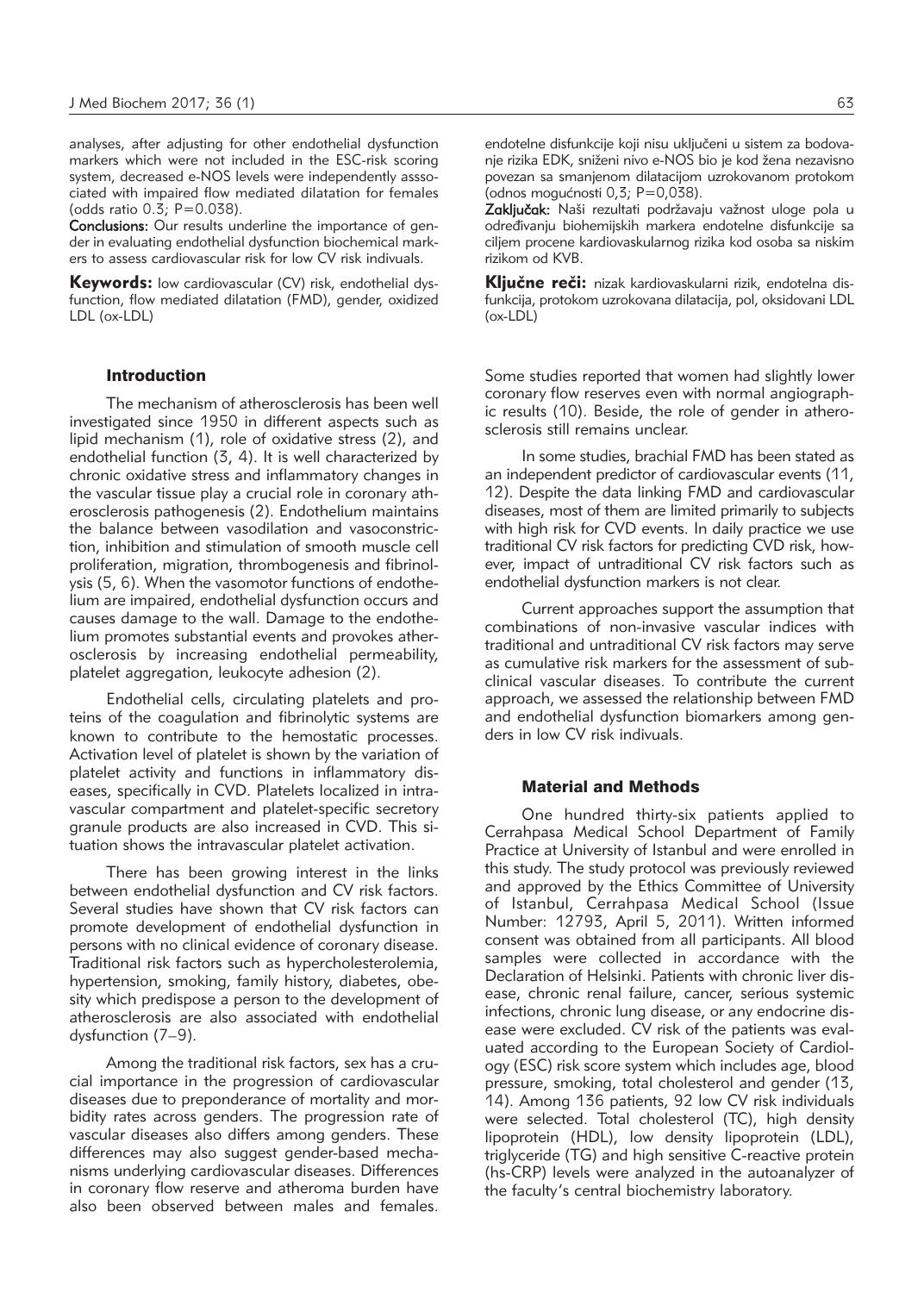Plasma oxidized LDL levels (Wuhan EIAAB Science, Wuhan China), ADMA levels (Wuhan EIAAB Science, Wuhan China), E-Selectin levels (Wuhan EIAAB Science, Wuhan China), vWF levels (Assaypro, Missouri, USA), endothelial nitric oxide synthase (e-NOS) levels (Wuhan EIAAB Science, Wuhan China) were measured. Platelet function was evaluated by an ADP-induced platelet aggregation method conventionally measured by optical density (15). Blood was obtained from venipuncture and collected into vacutainer tubes containing 3.2% sodium citrate for platelet function. Platelet functional studies were completed within 2 hours of blood drawing.

Platelet reactivity *ex vivo* was assessed by PRP (platelet rich plasma) aggregometer using a Chrono-Log after stimulating samples with arachidonic acid  $(0.5 \text{ mmol/L})$ , collagen  $(1 \text{ µq/mL})$ , or adenosine diphosphate (ADP) (1  $\mu$ mol/L). Peak aggregation within 5 minutes of agonist stimulation was recorded in ohms and  $5 \mu L$  od ADP was added to 495  $\mu L$  sample for a final concentration of 10  $\mu$ mol/L. PRP (500  $\mu$ mol/L) was put in tube  $3 \times 10^8$  platelet/mL was included. Then, the tube was transferred to the sample containers of the aggregometer and kept at 37 °C for 3 minutes, afterwhich it was treated with 1  $\mu$ mol/L ADP (Chrono log) for 3 minutes. Platelet aggregation was observed and the aggregation curve taken from the aggregometer (Chronolog 500, USA) was evaluated in terms of slope and amplitude percentage (slope  $\Omega$ , amplitude activity %) (16, 17). Sialic acid was measured by a colorimetric method (18).

We evaluated endothelial function based on the measurement of flow-mediated dilatation (FMD) using brachial artery ultrasonography. Brachial artery ultrasonography was performed in the Echocardiography Laboratory, Department of Cardiology, Cerrahpasa Medical School. A transducer connected to a Vingmed System V ultrasound instrument (GE Healthcare, Little Chalfont, Buckinghamshire, UK) at the appropriate frequency was used to achieve this aim. After 12 hours of fasting, examination was performed by two experienced practitioners in a quiet room at 20−24 °C. Longitudinal images of the brachial artery were taken from the antecubital fossa. Baseline brachial artery diameter measurements of patients were made after being rested for at least 10 minutes. A sphygmomanometer cuff was inflated to 300 mmHg and this pressure was maintained for 4−5 minutes. The second measurement was made 45−60 seconds after removing the inflated cuff (reactive hyperemia). Patients had 15 minutes rest. Then, 0.5 mg diluted glyceryl trinitrate (GTN or nitroglycerine) was administered and the final measurement was made after 3-4 minutes. Vessel diameters and flow rates measured after reactive hyperemia and administration of GTN were compared with resting values. FMD results were calculated according to the method described by Celermajer et al. (19, 20). Normal healthy FMD % response was accepted as 7–10 (21, 22).

Analysis of data was done with SPSS statistical analysis software (version 20.0; SPSS Inc, Chicago, IL, USA). Results were expressed as means ± SD or median and interquartile range. Hs-CRP, ADMA, e-NOS, levels were logarithmically transformed to achieve normal distributions. General linear measurement analyses were used for anthropometric and metabolic parameters before and after adjustments for obesity, HDL lowness or group means were compared using analysis of covariance (ANCOVA). Power analysis was done by the General Linear Model where observed powered  $> 0.8$  is defined high power,  $>$ 0.14 is defined large effect. Cut-off values for HDL cholesterol  $<$  1.01 mmol/L for men and  $<$  1.27 mmol/L for females were defined as low; LDL cholesterol > 3.36 mmol/L was defined as high; triglyceride level > 2.26 mmol/L was defined as high; hypertension was defined as SBP/DBP  $\geq$  140/90 mmHg; obesity was defined as BMI  $>$  30 kg/m<sup>2</sup> (14). Because of the variability in HDL levels and obesity ratio among genders, analysis was done before and after adjustment for the confounders. Correlation analysis was done by Pearson correlation analysis after adjustment for obesity and HDL lowness. Multiple stepwise regression analysis was applied to predict the variables that independently and significantly contributed to the dependent variable (FMD). All analyses were two-tailed, and *P*-values less than 0.05 were considered statistically significant.

#### **Results**

Clinical characteristics of 92 subjects according to the ESC- risk score system were summarized in *Table I*. Mean age of female and male subjects was similar (45 $\pm$ 6 vs 47 $\pm$ 7, P>0.05). Incidence of hypertension was 12% for females and 33% for males (P>0.05). Thirty-six percent of females and 54% of males were smoker ( $P=0.035$ ). Total cholesterol levels of females and males were  $5.61 \pm 1.03$  mmol/L and  $5.48 \pm 1.14$  mmol/L respectively,  $P > 0.05$ ).

Patient characteristics among genders which were not included in the ESC risk score system are seen in *Table II*; the prevalence of family history, LDL and triglyceride highness were 59.2%, 44.9%, 10.6% for women and 53.5%, 62.8%, 18.6% for men, respectively. There was a significant difference for HDL lowness with 23.4% for women and 34.9% for men, respectively  $(X^2=90.000, P=0.000)$ . Obesity ratio differed between genders with a higher ratio for males (16.3% vs 45.2%, respectively). The prevalence of impaired FMD was 51% for females and 46.5% for men, respectively. The distributions of e-NOS, ox-LDL, ADMA, CRP and e-selectin are seen in *Figure 1*. Endothelial nitric oxide synthase (e-NOS), oxidized LDL (ox-LDL) and high sensitive CRP (hs-CRP) levels significantly differed between genders. Males had higher median and mean levels of e-NOS (P=0.018), OX-LDL (P=0.000) and hs-CRP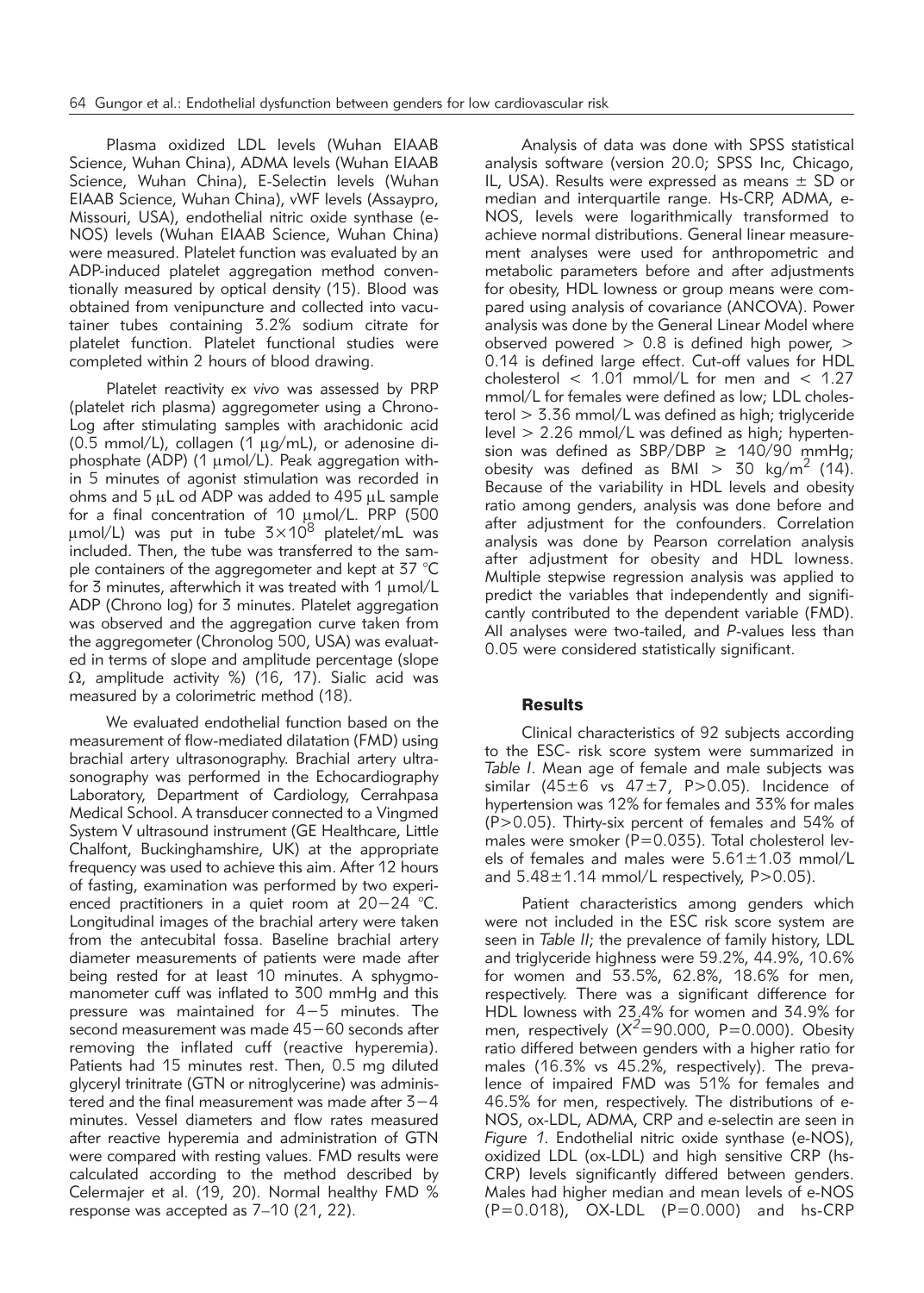|                            | Female<br>$N = 49$ | Male<br>$N = 43$ | P-Value   |
|----------------------------|--------------------|------------------|-----------|
| Age                        | $45\pm 6$          | $47 + 7$         | NS        |
| Hypertension (%)           | 12.2               | 32.6             | 0.023     |
| Smoking (%)                | 32.7               | 53.5             | 0.035     |
| Total Cholesterol (mmol/L) | $5.61 \pm 1.03$    | $5.48 \pm 1.14$  | <b>NS</b> |

Table I Patient characteristics among genders according to the ESC risk score system.

Data are means  $\pm$  SD. P values were calculated using student's t test analysis. Noncategorical parameters were compared by chisquare test. NS: not significant, significance level: P<0.05

Table II Patient characteristics among genders which are not included in the ESC risk score system.

|                                           | Female<br>$N = 49$ | Male<br>$N = 43$ | P-Value                          |
|-------------------------------------------|--------------------|------------------|----------------------------------|
| Family history (%)<br><b>HDL</b> lowness  | 59.2               | 53.5             | <b>NS</b><br>$X2 = 90.000/0.000$ |
| $<$ 1.27 mmol/L $(\%)$                    | 23.4               |                  |                                  |
| $< 1.01$ mmol/L $(\%)$                    |                    | 34.9             |                                  |
| $LDL > 3.36$ mmol/L $(\%)$                | 44.9               | 62.8             | <b>NS</b>                        |
| Triglyceride $> 2.26$ mmol/L (%)          | 10.6               | 18.6             | <b>NS</b>                        |
| Obesity (BMI > 30 kg/m <sup>2</sup> ) (%) | 16.3               | 45.2             | $X^2 = 9.059 / 0.003$            |
| First diameter (mm)                       | $3.57 \pm 0.6$     | $4.14 \pm 0.8$   | 0.000                            |
| Second diameter (mm)                      | $3.89 \pm 0.7$     | $4.50 \pm 0.7$   | 0.000                            |
| FMD (mm)                                  | $3.97 \pm 0.7$     | $4.64 \pm 0.8$   | 0.000                            |

Noncategorical parameters were expressed as number or percentage and compared by chi-square test. NS: not significant

**Table III** Endothelial dysfunction biomarkers gender adjusted for obesity, HDL levels.

|                      | Female             | Male                  | P-Value <sup>a</sup> | P-Value <sup>b</sup> |
|----------------------|--------------------|-----------------------|----------------------|----------------------|
| $CRP$ (mg/L)         | $1.35(0.50-2.20)$  | $1.45(0.92 - 3.33)$   | 0.021                | NS.                  |
| Oxidized LDL (ng/mL) | $2.35 \pm 1.16$    | $3.64 \pm 1.67$       | 0.000                | 0.004                |
| $ADMA$ ( $µmol/L$ )  | $0.15(0.07-0.45)$  | $0.12(0.06 - 0.35)$   | <b>NS</b>            | <b>NS</b>            |
| E-Selectin (ng/mL)   | $2.09 \pm 1.31$    | $3.00 \pm 1.24$       | 0.065                | <b>NS</b>            |
| vWF (mU/mL)          | $1499.9 \pm 700.2$ | $1362.2 \pm 682.7$    | <b>NS</b>            | <b>NS</b>            |
| $e$ -NOS ( $pq/mL$ ) | 60.81 (44.4–131.9) | 145.01 (58.1 - 276.3) | 0.018                | 0.036                |
| ADP E $(\%)$         | $61.12 \pm 9.05$   | $58.55 \pm 11.74$     | <b>NS</b>            | <b>NS</b>            |
| ADP $A(\%)$          | $77.98 \pm 13.01$  | $72.23 \pm 13.23$     | 0.056                | <b>NS</b>            |
| Sialic acid (mmol/L) | $1.50 \pm 0.7$     | $1.51 \pm 0.8$        | <b>NS</b>            | NS.                  |

Data are presented as means ±SD or as median (interquartile range) for non-normally distributed variables. *P* values were calculated using ANCOVA, and values for CRP, ADMA and NOS levels were logarithmically transformed before analysis. Nontransformed values are shown. <sup>a</sup> represents unadjusted P – Value across gender, <sup>b</sup> represents P – Value adjusted for obesity and HDL levels. NS: not significant, significance level: P<0.05

 $(P=0.021)$ . However, there were no significant differences for ADMA, e-selectin, sialic acid, vWF, ADP slope and ADP amplitude % among genders (*Table III*). e-NOS activity and ox-LDL levels remained significant after adjustment for HDL lowness and obesity  $(P=0.036, P=0.004, respectively).$ 

We next analyzed whether the presence of obesity and HDL lowness would modulate endothelial function. To test this hypothesis, first, we compared the levels of endothelial dysfunction biomakers among genders before and after adjustment for obesity and HDL levels (*Table III*). Male subjects had significantly higher CRP (P=0.021), OX-LDL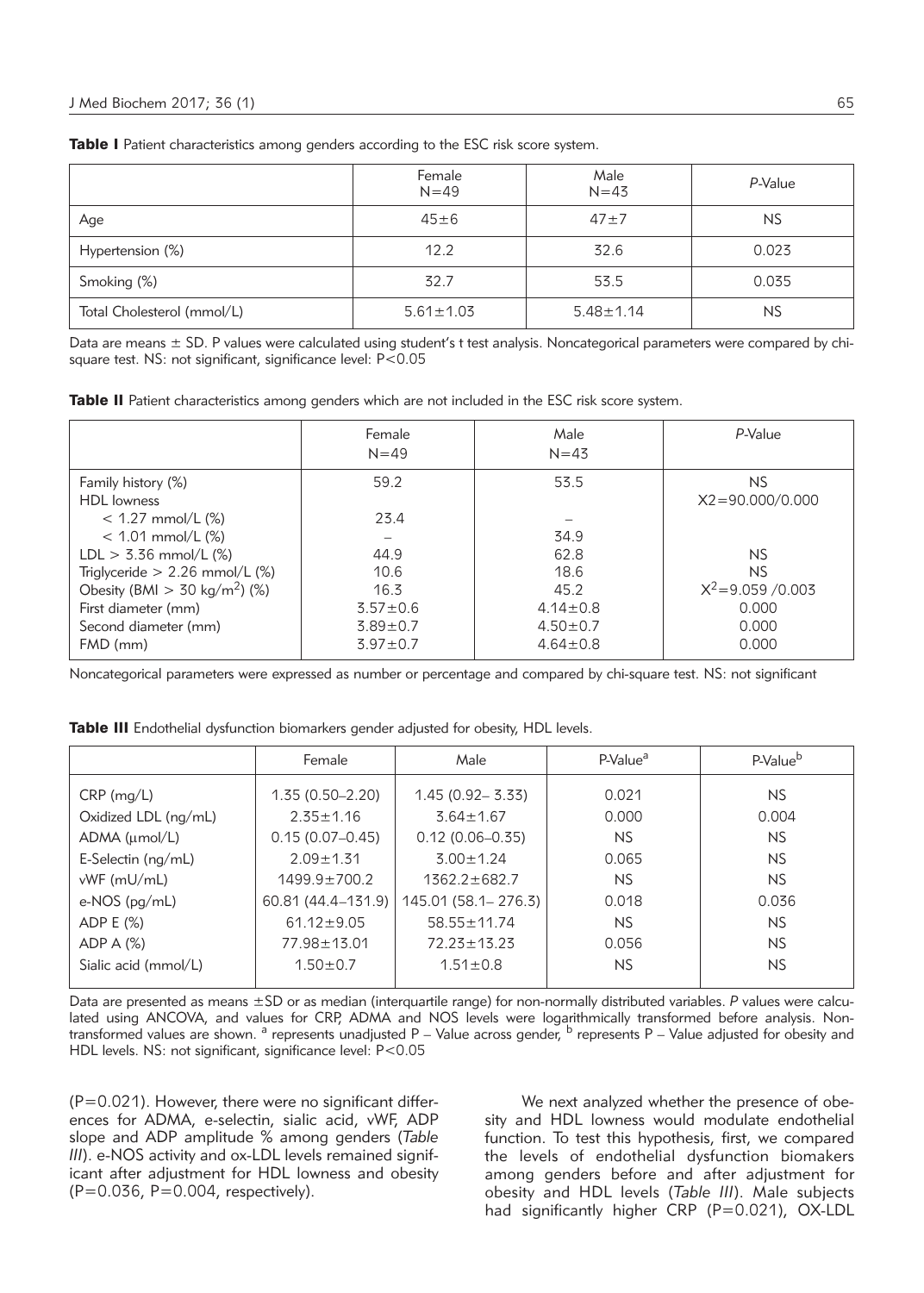

66 Gungor et al.: Endothelial dysfunction between genders for low cardiovascular risk

Figure 1 Distribution of e-NOS, ox-LDL, ADMA, CRP and E-Selectin across gender. Results were based on 45 female and 42 male subjects. NS, Not significant. Data represent median and interquartile range. o, Outliners. P values were calculated using Student's t test and values for ADMA, NOS, CRP levels were logarithmically transformed before analysis. Nontransformed values are shown in the graphs.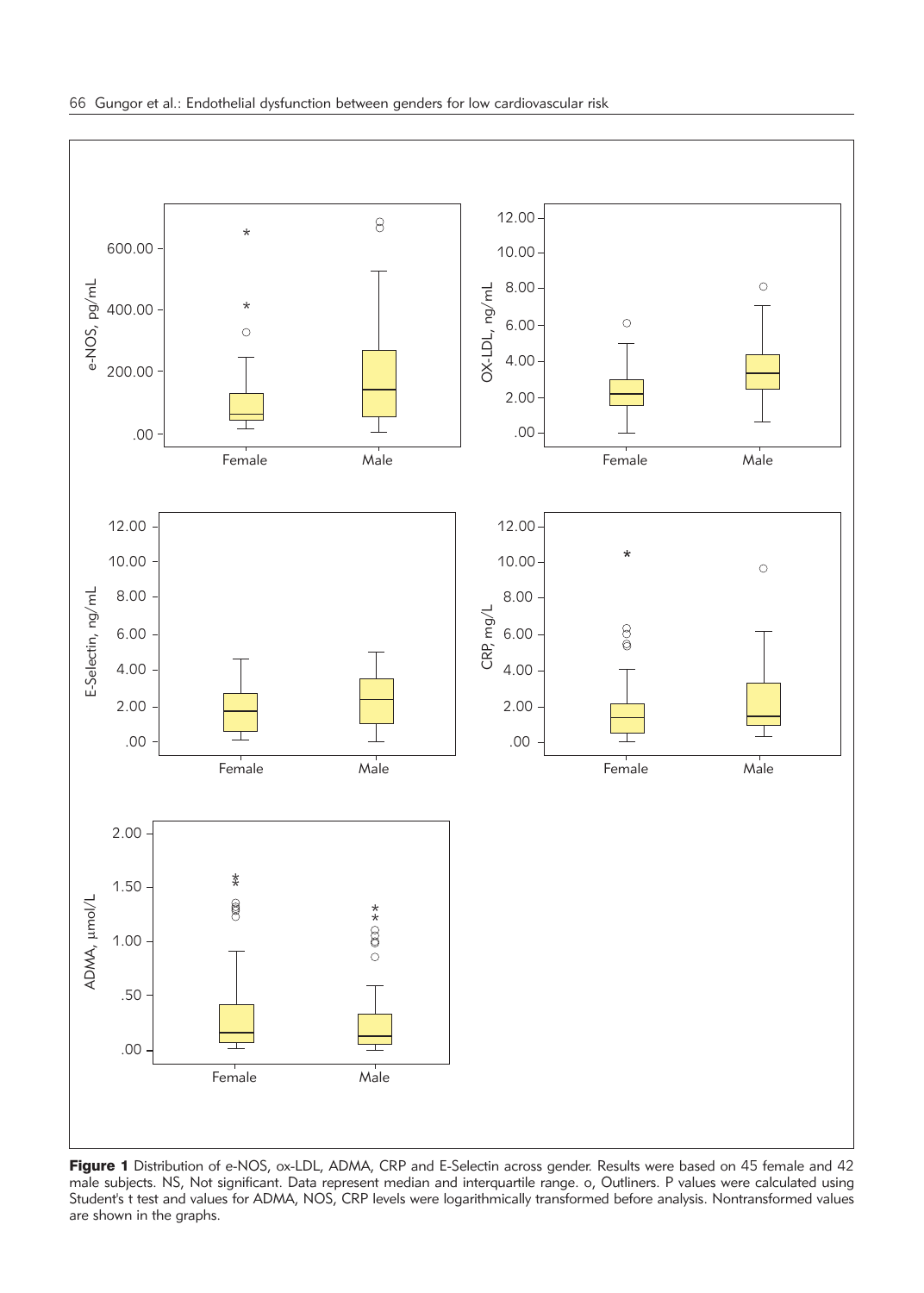|                             | Female                         | P-Value <sup>a</sup> | Male                           | P-Value <sup>b</sup> |
|-----------------------------|--------------------------------|----------------------|--------------------------------|----------------------|
| Endothelial function normal |                                |                      |                                |                      |
| $CRP$ (mg/L)                | $1.12(0.55 - 2.72)$            | <b>NS</b>            | 1.79 (1.09-2.98)               | <b>NS</b>            |
| Oxidized LDL (ng/mL)        | $2.41 \pm 1.21$                | 0.004                | $3.85 \pm 1.88$                | <b>NS</b>            |
| ADMA (µmol/L)               | $0.36(0.09 - 0.61)$            | <b>NS</b>            | $0.12(0.06 - 0.33)$            | <b>NS</b>            |
| E-Selectin (ng/mL)          | $2.18 \pm 1.43$                | <b>NS</b>            | $2.72 \pm 1.58$                | <b>NS</b>            |
| vWF (mU/mL)                 | $1559.13 \pm 646.62$           | <b>NS</b>            | 1300.16±748.91                 | <b>NS</b>            |
| e-NOS (pg/mL)               | 77.7 (55.9-218.8) <sup>a</sup> | <b>NS</b>            | 145.1 (58.1-281.8)             | NS.                  |
| ADP E $(\%)$                | $60.69 + 8.98$                 | <b>NS</b>            | $60.36 \pm 12.05$              | <b>NS</b>            |
| $ADP A$ $(\%)$              | $80.96 \pm 10.59$              | <b>NS</b>            | 74.05 ± 14.45                  | <b>NS</b>            |
| Sialic acid (mmol/L)        | $45.13 \pm 18.29$              | <b>NS</b>            | $41.52 \pm 21.69$ <sup>d</sup> |                      |
| Endothelial dysfunction     |                                |                      |                                |                      |
| $CRP$ (mg/L)                | $1.43(0.46 - 2.04)$            | <b>NS</b>            | $1.31(0.71 - 4.11)$            | <b>NS</b>            |
| Oxidized LDL (ng/mL)        | $2.29 \pm 1.13$                | 0.008                | $3.40 \pm 1.40$                | 0.019                |
| $ADMA$ ( $µmol/L$ )         | $0.11(0.06 - 0.20)$            | <b>NS</b>            | $0.14(0.05 - 0.89)$            | <b>NS</b>            |
| E-Selectin (ng/mL)          | $1.54 \pm 1.13$                | <b>NS</b>            | $2.04 \pm 1.13$                | <b>NS</b>            |
| vWF (mU/mL)                 | $1438.03 \pm 761.60$           | <b>NS</b>            | 1433.48±608.9                  | <b>NS</b>            |
| e-NOS (pg/mL)               | 50.4 (30.8-94.7) <sup>a</sup>  | <b>NS</b>            | 135.7 (54.0-239.9)             | <b>NS</b>            |
| ADP E $(\%)$                | $61.60 \pm 9.32$               | <b>NS</b>            | $56.17 \pm 11.25$              | NS.                  |
| ADP A (%)                   | 74.69±14.81                    | <b>NS</b>            | $69.84 \pm 11.43$              | 0.020                |
| Sialic acid (mmol/L)        | $52.78 \pm 25.48$              | <b>NS</b>            | $52.80 \pm 24.70$ <sup>d</sup> | <b>NS</b>            |

Table IV Endothelial dysfunction biomarkers gender adjusted for obesity, HDL levels.

Data are presented as means  $\pm$  SD or as median (interquartile range) for non-normally distributed variables.

P values were calculated using student's t test analysis, and values for CRP, ADMA and NOS levels were logarithmically transformed before analysis. Nontransformed values are shown. <sup>a</sup>represents comparison of e-NOS levels among endothelial function for female gender (P=0.028 before adjustment for obesity and HDL, P=0.065 after adjustment for confounders),  $<sup>b</sup>$  represents P Value for</sup> unadjusted levels, <sup>c</sup> represents P, Value after adjustment for obesity and HDL, <sup>d</sup>represents comparison among endothelial function for male gender (P=0.038 for adjusted level). NS: Not significant, significance level: P<0.05

(P=0.000), e-NOS (P=0.018) levels than female counterparts for the unadjusted model; only ox-LDL and e-NOS levels remained significant after adjustment for obesity and HDL lowness (P=0.004, P= 0.036 respectively). ADP E and ADP A which show platelet function were de creased in men as compared to female counterparts but this decline did not reach any significance. To check our significant results, we conducted a power analysis and the effect size to show the statistical power. The effect of this size (.417 partial eta squared) to be detected (99% chance) as significant at the  $(P=0.001)$ .

We next examined whether the difference in endothelial dysfunction biomarkers between genders might be confounded by FMD, obesity and HDL lowness. To argue this hypothesis, we compared the same endothelial dysfunction biomarkers across FMD between genders before and after adjustment for confounders (*Table IV*). In subjects with normal FMD, males had higher ox-LDL as compared to females before adjustment ( $P=0.004$ ); sialic acid levels were significantly lower for same counterparts in an adjusted model (P=0.045). In subjects with abnormal FMD, males had significantly higher ox-LDL than females in both unadjusted and adjusted models ( $P=$ 0.008, P=0.019 respectively). Platelet aggregation marker ADP A showed a significant decrease in males compared to females only after an adjustment model  $(P=0.020)$ . Then, we compared the same biomarkers among FMD for each gender. In females, e-NOS levels were significantly lower for subjects with endothelial dysfunction before adjustment ( $P=0.028$ ) and the significance did not remain after adjustment. In males, sialic acid levels were significantly higher for subjects with endothelial dysfunction only after adjustment for confounders (P=0.038).

The intercorrelations between endothelial dysfunction biomarkers with and without adjustments for obesity and HDL lowness are shown in *Table V*. E-se lectin/e-NOS (r=.366, P < 0.001) and e-NOS/ox-LDL ( $r=0.360$ ,  $P < 0.001$ ) significantly and positively correlated with each other before adjustment. ADMA significantly but negatively correlated with e-NOS (r=–0.298, P<0.01), e-selectin (r=–0.361, P<0.001) and ox-LDL ( $r=-0.351$ ,  $P < 0.001$ ) before adjustment. Notably, a relationship between e-selectin/e-NOS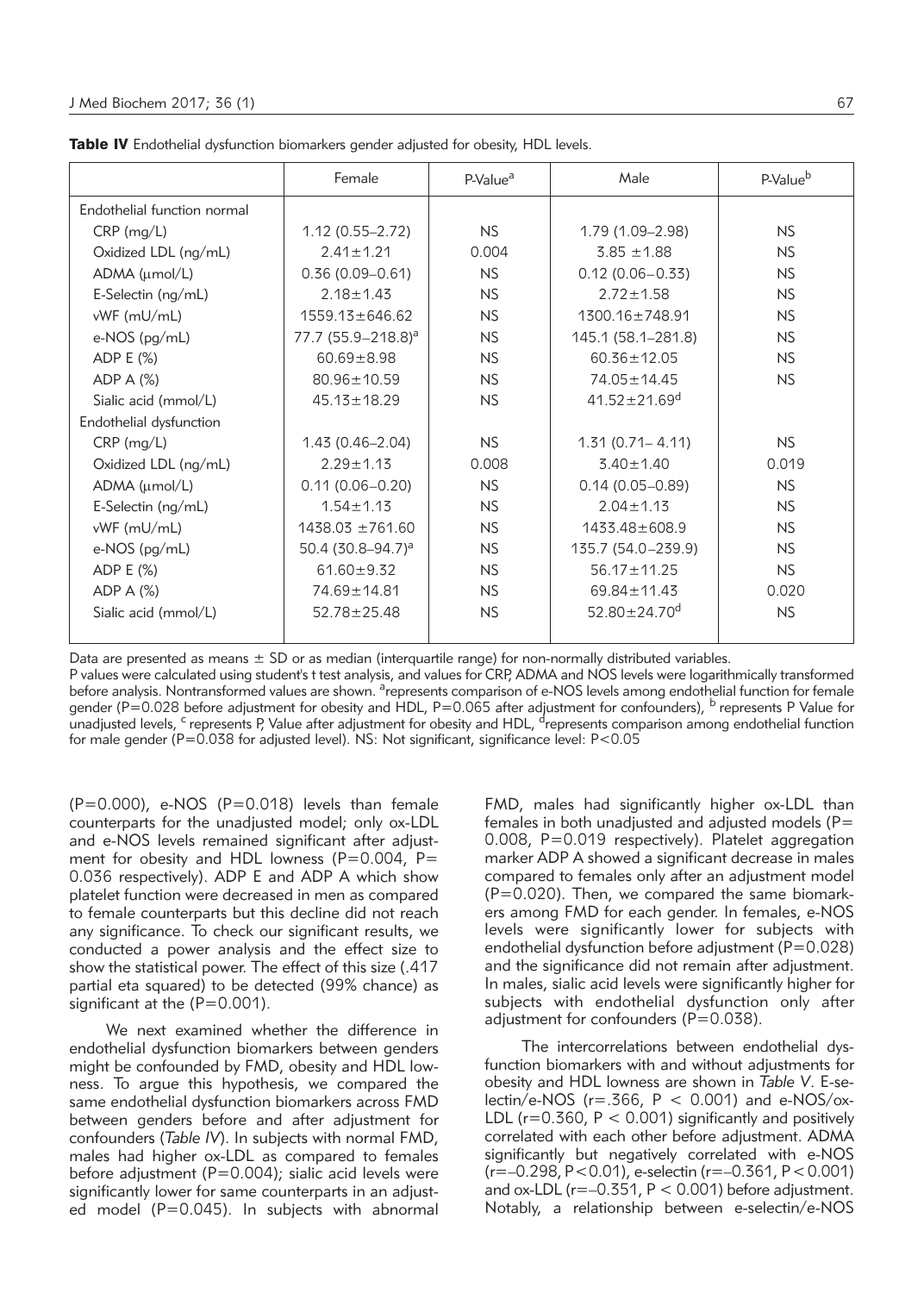|                                                                                                                                           | e-NOS                                                                                                    | E-Selectin                                                                                                  | ox-LDL                                                                                                           | <b>CRP</b>                                                                                      | ADMA                                                                                                          |
|-------------------------------------------------------------------------------------------------------------------------------------------|----------------------------------------------------------------------------------------------------------|-------------------------------------------------------------------------------------------------------------|------------------------------------------------------------------------------------------------------------------|-------------------------------------------------------------------------------------------------|---------------------------------------------------------------------------------------------------------------|
| Unadjusted<br>e-NOS<br>E-Selectin<br>ox-LDL<br><b>CRP</b><br><b>ADMA</b><br>vWF<br>ADP E<br>ADP A<br>Sialic acid<br><b>FMD</b>            | 1.000<br>$0.366**$<br>$0.360**$<br>0.144<br>$-0.298*$<br>0.224<br>0.025<br>$-0.036$<br>$-0.082$<br>0.122 | $0.366**$<br>1.000<br>0.136<br>$0.218*$<br>$-0.361**$<br>0.038<br>$-0.013$<br>0.017<br>$-0.206$<br>$0.213*$ | $0.360**$<br>0.136<br>1.000<br>0.033<br>$-0.351**$<br>0.061<br>$-0.117$<br>$-0.203$<br>0.085<br>$0.225*$         | 0.144<br>$0.218*$<br>0.033<br>1.000<br>$-0.017$<br>0.140<br>0.070<br>0.047<br>$-0.130$<br>0.146 | $-0.298*$<br>$-0.361**$<br>$-0.351**$<br>$-0.017$<br>1.000<br>$-0.125$<br>0.206<br>0.182<br>0.079<br>$-0.010$ |
| Adjusted <sup>a</sup><br>e-NOS<br>E-Selectin<br>ox-LDL<br><b>CRP</b><br><b>ADMA</b><br>vWF<br>ADP E<br>ADP A<br>Sialic acid<br><b>FMD</b> | 1.000<br>$0.344*$<br>$0.366*$<br>0.077<br>$-0.204$<br>0.158<br>0.054<br>$-0.052$<br>$-0.055$<br>$-0.001$ | $0.344*$<br>1.000<br>$0.459**$<br>0.180<br>$-0.266*$<br>0.104<br>$-0.103$<br>$-0.061$<br>$-0.158$<br>0.223  | $0.366*$<br>$0.459**$<br>1.000<br>0.085<br>$-0.312*$<br>$-0.095$<br>$-0.088$<br>$-0.103$<br>$-0.096$<br>$-0.034$ | 0.077<br>0.180<br>0.085<br>1.000<br>0.115<br>0.127<br>0.040<br>$-0.007$<br>$-0.035$<br>$-0.012$ | $-0.204$<br>$-0.266*$<br>$-0.312*$<br>0.115<br>1.000<br>0.009<br>0.232<br>0.199<br>0.069<br>$-0.046$          |

|  |  |  |  |  |  |  |  |  | Table V Correlations (r) between endothelial dysfunction biomarkers with and without adjustment for confounders <sup>a</sup> . |
|--|--|--|--|--|--|--|--|--|--------------------------------------------------------------------------------------------------------------------------------|
|--|--|--|--|--|--|--|--|--|--------------------------------------------------------------------------------------------------------------------------------|

Values for CRP, ADMA and e-NOS levels were logarithmically transformed before analysis. <sup>a</sup>Obesity, HDL lowness. \*\* P<0.001, \* P<0.01

|  |  | Table VI Multiple stepwise logistic regression analysis relating e-NOS level to the presence of FMD across gender. |  |  |  |  |  |  |  |  |  |  |  |  |
|--|--|--------------------------------------------------------------------------------------------------------------------|--|--|--|--|--|--|--|--|--|--|--|--|
|--|--|--------------------------------------------------------------------------------------------------------------------|--|--|--|--|--|--|--|--|--|--|--|--|

| Models                                             | Female               |           | Male                 |           |  |  |
|----------------------------------------------------|----------------------|-----------|----------------------|-----------|--|--|
|                                                    | OR (%95 CI)          | P- value  | OR (%95 CI)          | P- value  |  |  |
| A. e-NOS level                                     |                      |           |                      |           |  |  |
| Model 1A: e-NOS level only                         |                      |           |                      |           |  |  |
| e-NOS level                                        | $0.3(0.1-0.9)$       | 0.038     | $0.8(0.4-1.5)$       | <b>NS</b> |  |  |
| Model 2A: Other endothelial<br>dysfunction factors |                      |           |                      |           |  |  |
| e-NOS level                                        | $0.15(0.03 - 0.83)$  | 0.030     | $0.93(0.42 - 2.07)$  | <b>NS</b> |  |  |
| Obesity                                            | $0.96(0.06-15.19)$   | <b>NS</b> | $0.35(0.05 - 2.45)$  | <b>NS</b> |  |  |
| Triglyceride                                       | 74.7 (0.99 - 5589.5) | 0.050     | $0.09(0.005 - 1.46)$ | <b>NS</b> |  |  |
| <b>HDL</b> lowness                                 | $0(0-0)$             | <b>NS</b> | $0.85(0.10 - 7.34)$  | <b>NS</b> |  |  |
| Oxidized LDL                                       | $0.91(0.33 - 2.53)$  | <b>NS</b> | $0.73(0.31 - 1.71)$  | <b>NS</b> |  |  |
| <b>ADMA</b>                                        | $0.24(0.08 - 0.77)$  | 0.016     | $1.92(0.84 - 4.39)$  | <b>NS</b> |  |  |
| E-Selectin                                         | $0.53(0.20-1.41)$    | <b>NS</b> | $0.77(0.35-1.72)$    | <b>NS</b> |  |  |

CI, Confidence interval; NS, not significant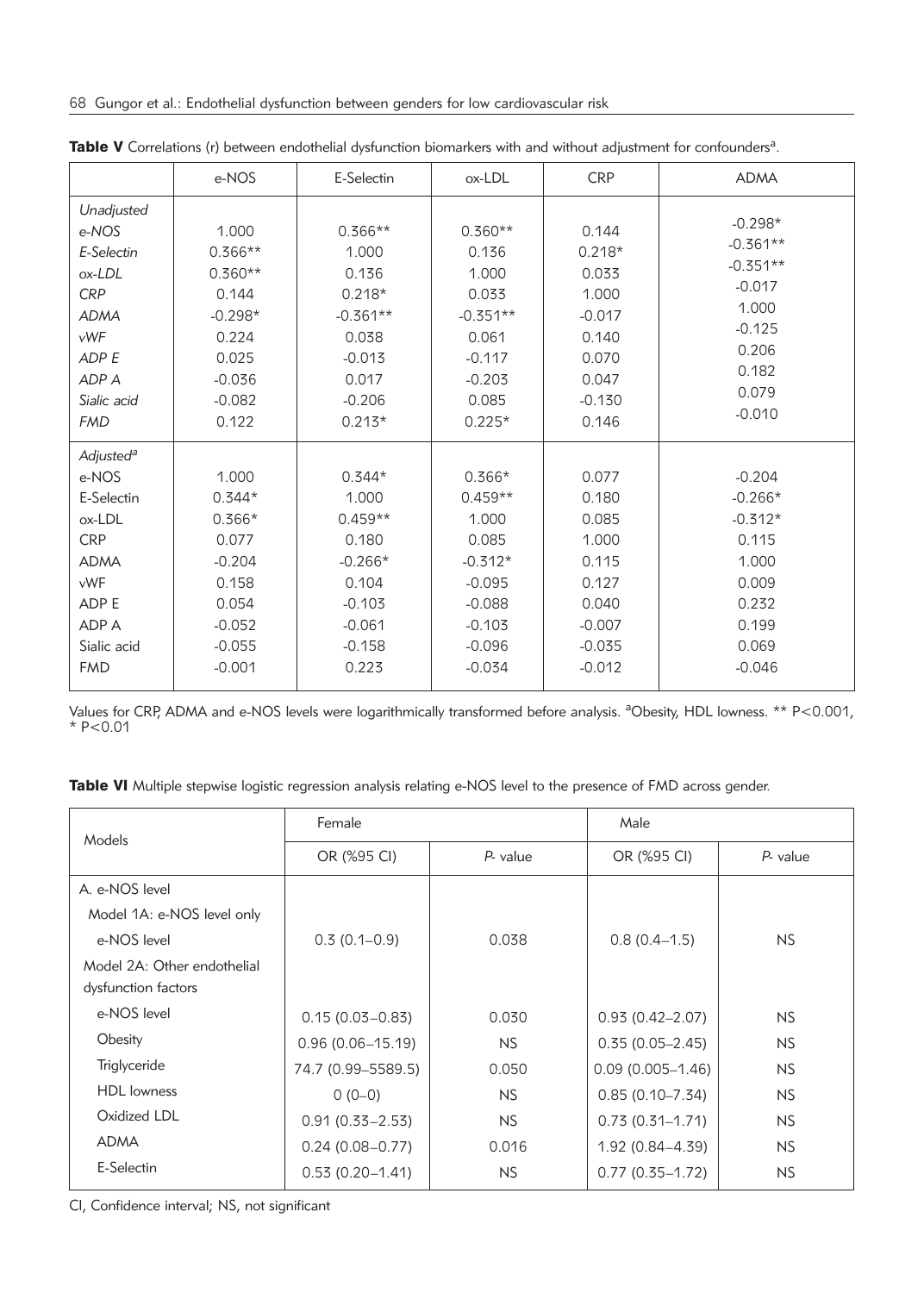(r=0.344, P < 0.01), ox-LDL/e-NOS (r=0.366, P < 0.01) and negative relationships between e-selectin/ADMA (r=–0.266, P < 0.01), ox-LDL/ADMA  $(r=-0.312, P < 0.01)$  remained significant after adjustments for the confounders.

Finally, we performed a stepwise multiple logistic regression analysis to identify variables that independently and significantly contributed to the presence of endothelial dysfunction which was detected by FMD (*Table VI*). In a univariate analysis, decreased levels of e-NOS were associated with FMD in the female gender [odds ratio (OR)  $0.3$ ,  $P < 0.05$ ]. Further, in a multivariate logistic regression model, after adjustment for other risk factors, e-NOS was independently associated with FMD among females [odds ratio (OR)  $0.13$ ,  $P < 0.05$ ].

## **Discussion**

In the present study, we investigated the association of endothelial dysfunction markers among genders in low CV risk individuals. Males have higher CRP, oxidized LDL, e-selectin and e-NOS levels than females. The positive relationship between e-selectin/e-NOS, ox-LDL/e-NOS, ox-LDL/e-selectin and negative relationship between ADMA/e-selectin and ADMA/ox-LDL were not affected by BMI and HDL lowness. However, the negative relationship between ADMA and e-NOS was confounded by BMI and HDL lowness in our study group. We also noted several important differences and associations among genders with respect to FMD. First, ox-LDL levels differed between genders in subjects with endothelial dysfunction and this difference was irrelevant of BMI and HDL lowness. Second, sialic acid levels (indicator of antioxidant defense system) were higher for males in endothelial dysfunction group compared to normal endothelial function group. Third, decrease in NOS activity was independently associated with FMD only for female gender. Our results underline that these biomarkers might capture different aspects of traditional predictors for each gender. Furthermore, untraditional cardiovascular risk factors affect each sex divergently even for low CV risk individuals which were not captured by the conventional risk score systems.

The prevalence of CVD is lower for women than men, and the effects of traditional biomarkers on CVD risk differ among them. Further, both of these factors might have an impact on CVD risk. The incidence of first cardiovascular events in men is higher for young men and is increasing very fast along with age, whereas women are 10 years behind them (23). A meta-analysis of 23 prospective studies revealed that apolipoproteins had moderately strong associations with risk of CHD, and these associations differred among men and women (24).

Although CVD has been known as a male disease, there is accumulating evidence on the different impact of major CV risk factors leading to a worse outcome in women, and female-specific risk factors are of influence in the onset of CVD (25). One of the modifiable risk factors of CVD is smoking. The global prevalence of smoking is almost 5 times higher for men than in women (48% vs 10%) (26). Recent researches showed that women who smoked had a 50% greater risk compared to male counterparts (27). Other prospective studies have shown that the prevalence of overweight in men and women depends on the development of the country and levels of BMI are mostly higher in men than women, however, the association between BMI and coronary heart disease is similar between men and women (28).

There are also some biological differences between men and women related to the size of arteries, coronary flow reserve and atheroma burden. Women have smaller carotid arteries (29, 30), with less plaque but more apparent stenosis (31) which may relate to differences in remodeling. Furthermore, it has been suggested that men have greater atheroma burden, more eccentric atheroma, and more diffuse epicardial endothelial dysfunction than women (32). However, women had slightly lower coronary vasodilatory reserves even with normal coronary angiographic results (33).

Current evidence suggests that endothelium has a crucial impact on CV risk and CV risk factors, including traditional or untraditional factors which were also related with endothelial dysfunction. Further, many of them are associated with overproduction of reactive oxygen species or increased oxidative stress (34) and contribute to atherosclerosis development and progression (34–37). Reactive oxygen species may also react with NO, reduce NO bioavailability and improve vascular damage (37). In agreement with this study and others, we observed significantly higher ox-LDL and e-NOS levels for men, before and after adjustment for confounders. Within male individuals, we stratified subjects according to FMD. Subjects with impaired FMD had higher sialic acid levels irrelevant of BMI and HDL lowness. In the same counterparts, ox-LDL levels and e-NOS level were decreased but this decline did not reach any significance. Increase in sialic acid levels which accompanied the decline in ox-LDL levels and e-NOS level might be the consequence of antioxidative and nitrosative defence systems. Iijima et al. stated that sialic acid consumes toxic hydrogen peroxide  $(H_2O_2)$ under physiologic conditions and acts as a radical scavenger (38). Other studies suggest that mucin  $- a$ sialic acid – storage-synthesis is induced by oxidative stress (39).

To the best of our knowledge, traditional CV risk factors affect both genders differently, and endothelial dysfunction is another contributor of atherosclerosis which is as a systemic disorder (40). It can be detected noninvasively by flow-mediated dilatation (FMD) in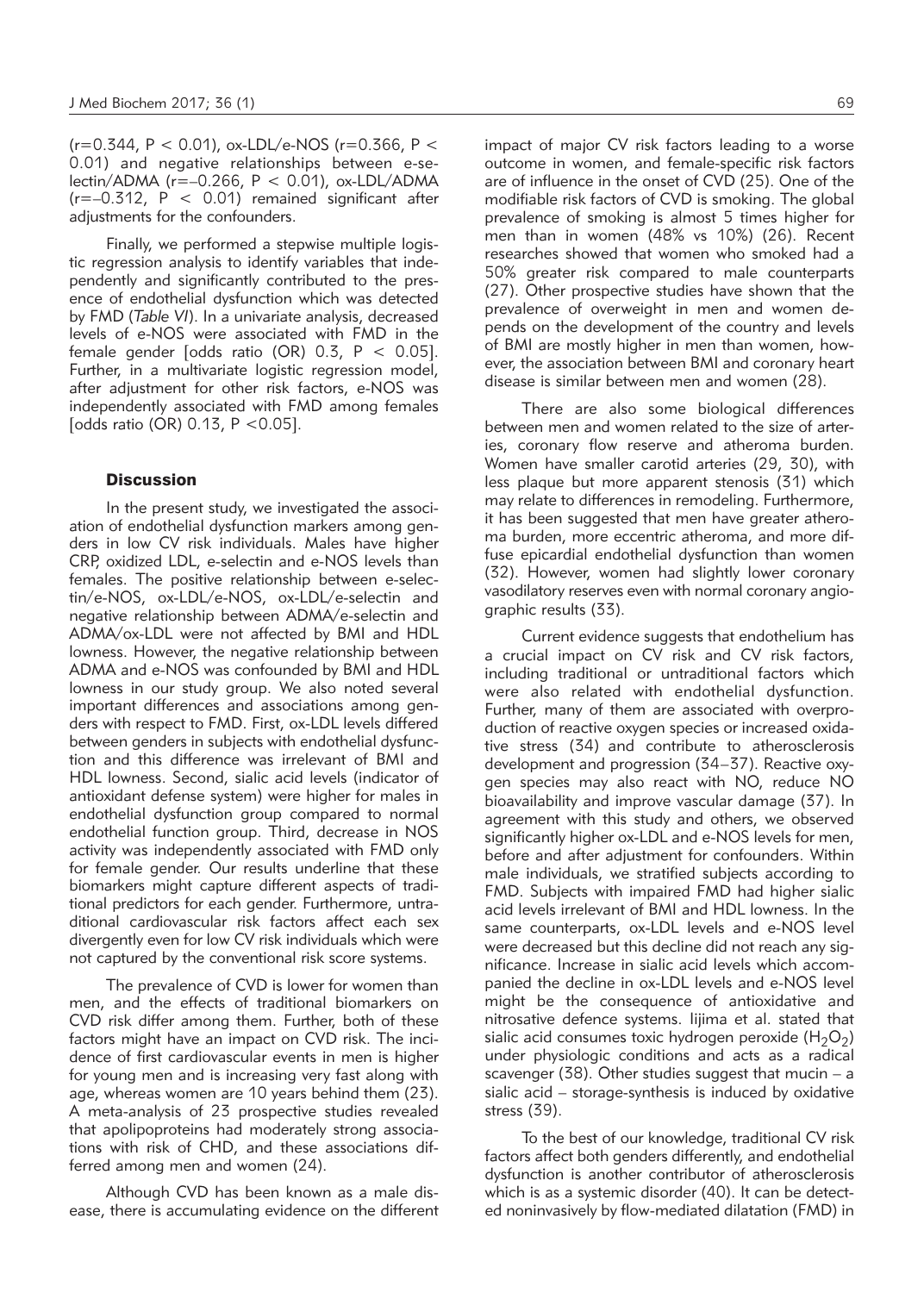the brachial artery that is closely associated with endothelium dependent vasomotion in the coronary circulation (40).

In our study, impaired vascular tone defined by FMD differed between sexes which did not reach significance. We performed multiple logistic regression analyses to determine whether e-NOS would independently contribute to the presence of FMD beyond traditional and untraditional risk factors among genders. In a univariate analysis, we observed a significant association of e-NOS level with the presence of impaired FMD only in females. When taking other risk factors into account, the picture did not change for both genders and the e-NOS level remained significant for females. There are lots of studies demonstrating that estrogen markedly improves endothelium-dependent vasodilator responses to various physiological stimuli. This effect is likely mediated through the activation of endothelial nitric oxide synthase and the antioxidant effect of estrogen (41–42). Our female individuals are in their late forties and might have decrease in estrogen levels. There were also significant correlations between ox-LDL and e-NOS levels, and negative significant correlations between ox-LDL and ADMA levels before and after adjustment for confounders which support the relationship between oxidative stress and vascular function.

There were also several abnormalities which might favour platelet activation that have been reported in CVD, including endothelial dysfunction (43) and increased oxidative stress (35). Platelet activation resulting from disrupted plaque might be another marker for atherosclerosis. Gremmel et al. stated that females express significantly more pronounced formation of leukocyte-platelet aggregates than males (44). Cowman et al. showed that age related changes in platelet function were more profound in women than in men indicating that age and gender significantly impact on platelet interactions with VWF. Some researchers showed that vWF levels increased during the acute phase of endothelial dysfunction (45). In our study, ADP amplitude was higher in female than

male subjects. Further, ADP amplitude was also higher in females than males for the endothelial dysfunction group after adjustment for confounders. We also found vWF level higher in females as compared to male counterparts but this increase remained insignificant. vWF showed an inverse pattern across genders among endothelial function; it decreased for female whereas increased for male which was not significant.

We acknowledge some of the limitations of this study. Patients taking any medication that could affect FMD and biomarker measurements including statins and antihypertensive agents were excluded from the study. Samples were collected from apparently healthy healthcare workers from Cerrahpasa Medical School who were in the same age range. Our sample size is small. Female individuals menapausal status were not evaluated. We defined endothelial dysfunction by FMD and determined risk score according to European Society of Cardiology score Risk Charts.

## Conclusion

Endothelial dysfunction biochemical markers differ between genders in low CV risk indivuals and the difference pointed out male gender had more risk for CVD than female that were not captured by ESCscore and other conventional risk score systems; however, additional studies are needed to verify these results in big populations. Our results underline the different medical practice for each gender might reduce chronic vascular diseases in early stages which may also decrease further healthcare costs.

*Acknowledgements.* This work was supported by the grant of University of Istanbul Research Foundation. Project number is 5322. We thank Prof. Dr. Orkide Donma for assistance in the statistical analysis.

# Conflict of interest statement

The authors stated that they have no conflicts of interest regarding the publication of this article.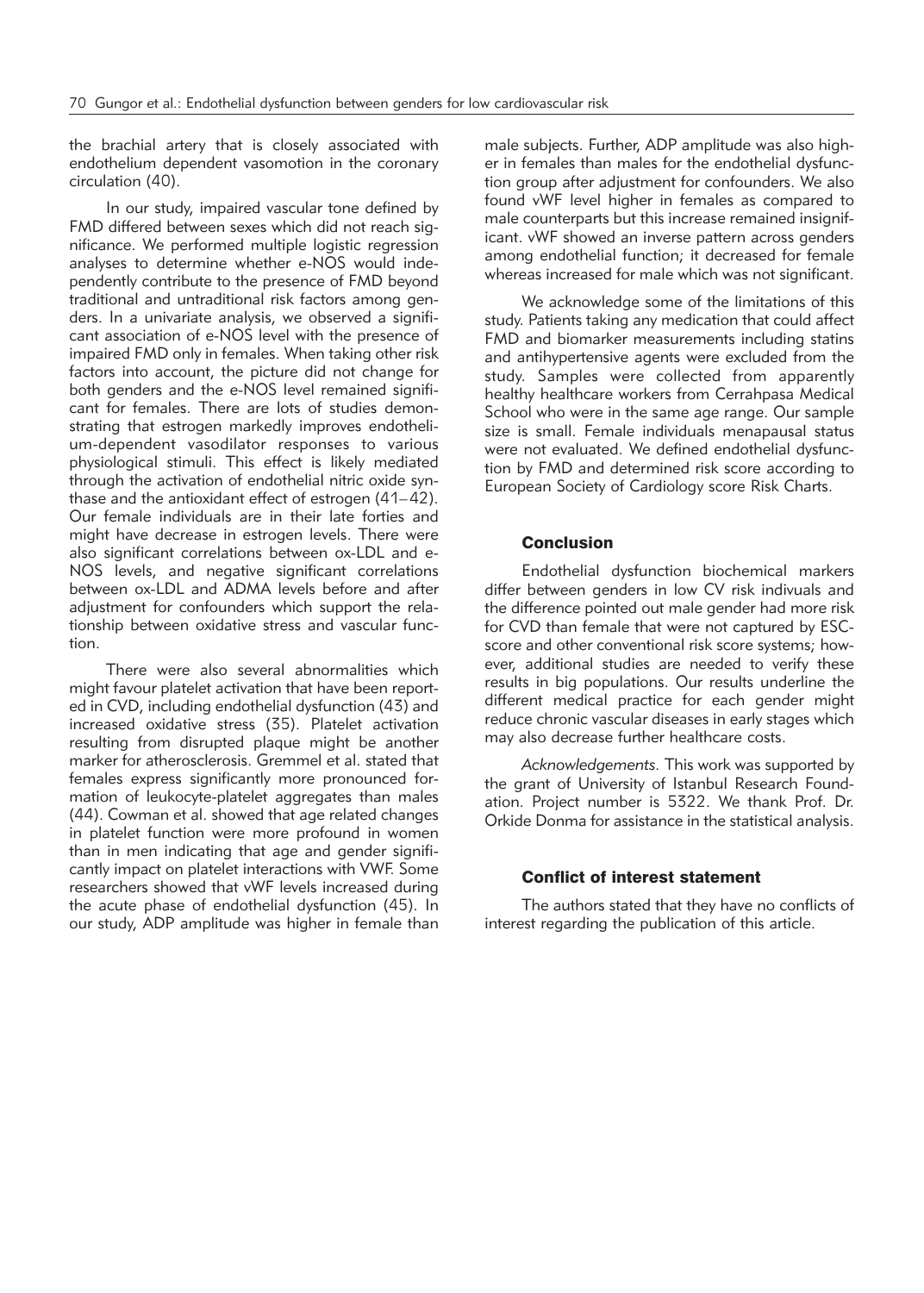#### **References**

- 1. Duff GL, McMillan GC. Pathology of atherosclerosis. Am J Med 1951; 11: 92–108.
- 2. Ross R. Atherosclerosis–an inflammatory disease. N Engl J Med 1999; 340: 15–26.
- 3. Steinberg D. Research related to underlying mechanisms in atherosclerosis. Circulation 1979; 60: 59–65.
- 4. Parthasarathy S, Quinn MT, Steinberg D. Is oxidized low density lipoprotein involved in the recruitment and retention of monocyte/macrophages in the artery wall during the initiation of atherosclerosis? Basic Life Sci 1988; 49: 75–80.
- 5. Lüscher TF, Barton M. Biology of the endothelium. Clin Cardiol 1997; 20 (suppl II): II-3-II-10.
- 6. Kinlay S, Libby P, Ganz P. Endothelial function and coronary artery disease. Curr Opin Lipidol 2001; 12: 3–9.
- 7. John S, Schlaich M, Langenfeld M, Weihprecht H, Schmitz G, Weidinger G, Schmieder RE. Increased bioavailability of nitric oxide after lipid-lowering therapy in hypercholesterolemic patients: a randomized, placebocontrolled, double-blind study. Circulation 1998; 98: 1–6.
- 8. Vita JA, Treasure CB, Nabel EG, McLenachan JM, Fish RD, Yeung AC, Vekshtein VI, Selwyn AP, Ganz P. Coronary vasomotor response to acetylcholine relates to risk factors for coronary artery disease. Circulation 1990; 81: 1–7.
- 9. Schächinger V, Britten MB, Elsner M, Walter DH, Scharrer I, Zeiher AM. A positive family history of premature coronary artery disease is associated with impaired endothelium-dependent coronary blood flow regulation. Circulation 1999; 100: 2–8.
- 10. Kern MJ, Bach RG, Mechem CJ, Caracciolo EA, Aguirre FV, Miller LW, Donohue TJ. Variations in normal coronary vasodilatory reserve stratified by artery, gender, heart transplantation and coronary artery disease. J Am Coll Cardiol 1996; 28: 54–60.
- 11. Brevetti G, Silvestro A, Schiano V, Chiariello M. Endothelial dysfunction and cardiovascular risk prediction in peripheral arterial disease: additive value of flow-mediated dilation to ankle-brachial pressure index. Circulation 2003; 108: 2093–8.
- 12. Gokce N, Keaney JF, Jr. Hunter LM, Watkins MT, Menzoian JO, Vita JA. Risk stratification for postoperative cardiovascular events via noninvasive assessment of endothelial function: a prospective study. Circulation 2002; 13: 67–72.
- 13. Conroy RM, Pyorala K, Fitzgerald AP, Sans S, Menotti A, De Backer G, De Bacquer D, Ducimetière P, Jousilahti P, Keil U, Njølstad I, Oganov RG, Thomsen T, Tunstall-Pedoe H, Tverdal A, Wedel H, Whincup P, Wilhelmsen L, Graham IM. SCORE project group. Estimation of tenyear risk of fatal cardiovascular disease in Europe: the SCORE project. Eur Heart J 2003; 24: 987–1003.
- 14. Authors/Task Force Members: Reiner ZE, Catapano AL, Backer GD, Graham Riitta Taskinen IMR, Wiklund O, Agewall S, Alegria E, Chapman MJ, Durrington P, Erdine S, Halcox J, Hobbs R, Kjekshus J, Filardi PP, Riccardi G,

Storey RF, Wood D. ESC/EAS Guidelines for the management of dyslipidaemias. The Task Force for the management of dyslipidaemias of the European Society of Cardiology (ESC) and the European Atherosclerosis Society (EAS). European Heart Journal 2011; 32: 769–818.

- 15. Born GVR. Aggregation of blood platelets by adenosine diphosphate and its reversal. Nature 1962; 194: 7–9.
- 16. Tutluoglu B, Gurel CB, Ozdas SB, Musellim B, Erturan S, Anakkaya AN, Kilinc G, Ulutin T. Platelet function and fibrinolytic activity in patients with bronchial asthma. Clin Appl Thromb Hemost 2005; 11: 77–81.
- 17. Melanie McCabe, White BA. Platelet protocol research and clinical laboratory procedures printed in the United States of America, Academic Press Limited, 1999.
- 18. Warren L. The thiobarbituric acid assay of sialic acids. J Biol Chem 1959; 234: 1–5.
- 19. Celermajer DS, Sorensen KE, Bull C, Robinson J, Deanfield JE. Endothelium-dependent dilation in the systemic arteries of asymptomatic subjects relates to coronary risk factors and their interaction. J Am Coll Cardiol 1994; 24: 68–74.
- 20. Celermajer DS, Sorensen KE, Gooch VM, Spiegelhalter DJ, Miller OI, Sullivan ID, Lloyd JK, Deanfield JE. Noninvasive detection of endothelial dysfunction in children and adults at risk of atherosclerosis. Lancet 1992; 340: 1–5.
- 21. Corretti M, Anderson TJ, Benjamin EJ, Celermajer D, Charbonneau F, Creager MA, Deanfield J, Drexler H, Gerhard-Herman M, Herrington D, Vallance P, Vita J, Vogel R. International Brachial Artery Reactivity Task Force. Guidelines for the Ultrasound Assessment of Endothelial-Dependent Flow-Mediated Vasodilation of the Brachial Artery. A Report of the International Brachial Artery Reactivity Task Force. JACC 2002; 39: 257–65.
- 22. Ryan A, Harris Steven K, Nishiyama D, Walter WR, Richardson S. Ultrasound Assessment of Flow-Mediated Dilation. Hypertension 2010; 55: 75–85.
- 23. Mosca L, Benjamin EJ, Berra K, et al. Effectiveness-based guidelines for the prevention of cardiovascular disease in women – 2011 update: a guideline from the American Heart Association. Circulation 2011; 123: 43–62.
- 24. Thompson A, Danesh J. Associations between apolipoprotein B, apolipoprotein AI, the apolipoprotein B/AI ratio and coronary heart disease: a literature-based metaanalysis of prospective studies. J Intern Med 2006; 259: 81–92.
- 25. Appelman Y, van Rijn BB, Ten Haaf ME, Boersma E, Peters SA. Sex differences in cardiovascular risk factors and disease prevention. Atherosclerosis 2015; 241: 1–8.
- 26. Hitchman SC, Fong GT. Gender empowerment and female-to-male smoking prevalence ratios. Bull World Health Organ 2011; 89: 195–202.
- 27. Huxley RR, Woodward M. Cigarette smoking as a risk factor for coronary heart disease in women compared